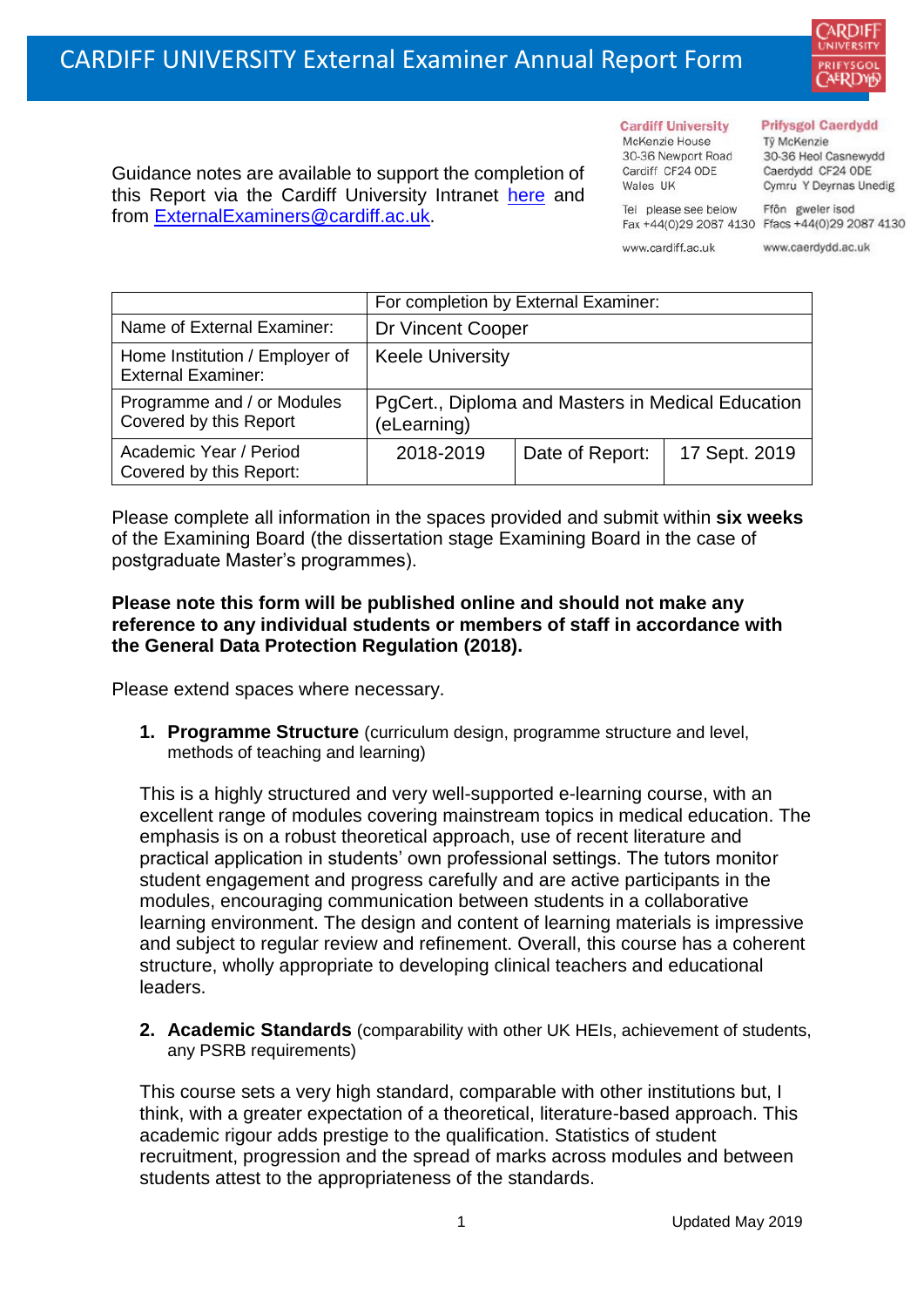**3. The Assessment Process** (enabling achievement of aims and learning outcomes; stretch of assessment; comparability of standards between modules of the same level)

There is a broad range of assignments, incorporating theory, critique, designing course components, use of educational technology and reflective practice. The specifications and scope relate to the module credits and, where assignments include two components (e.g. a product and a critique, the course team monitors the balance between components and overall burden, adjusting as necessary). The introductory module includes a trial assignment and detailed feedback to ensure that students understand the requirements and marking system. Double marking procedures, moderation and feedback to students are exemplary, as I have commented previously. Congruence between examiners is good and differences at grade boundaries are resolved carefully, involving an external examiner where appropriate.

4. **Examination of Master's Dissertations (if applicable)** (sample of dissertations received, appropriateness of marking schemes, standard of internal

I have seen a sample of over 50% of dissertations, including all involving grade boundaries and one failure and re-submission. Marking is thorough and consistent throughout, with clear justification and I am totally satisfied that the standards set are appropriate and consistent.

## **5. Year-on-Year Comments**

[Previous External Examiner Reports are available from the Cardiff University Website [here.](https://www.cardiff.ac.uk/public-information/quality-and-standards/external-examiner-reports)]

In my last report, I raised an issue about difficulties experienced by the course team in dealing with students' extenuating circumstances. The University's response was very helpful and the tutors assure me that no difficulties remain.

This year's developments include:

- Students being asked to submit videos earlier for the peer review module to facilitate the feedback element. This addresses a problem of some students not completing the assignment because their student partners had failed to provide the material.
- Modification of introductory module to include more guidance on workload and expectations
- Reduction in word count for the Educational Media module to reflect the considerable workload in producing the resource. Not all students appreciated this, feeling they need more space to comment. I suggested a compromise of using the original word limit but advising students that significantly shorter is acceptable
- Introduction of online marking for all modules, providing more structure and the ability to use text markers for very specific comments. I think this is a significant advance and it has been well-received by students

The course team has indicated some possible developments for next year, including: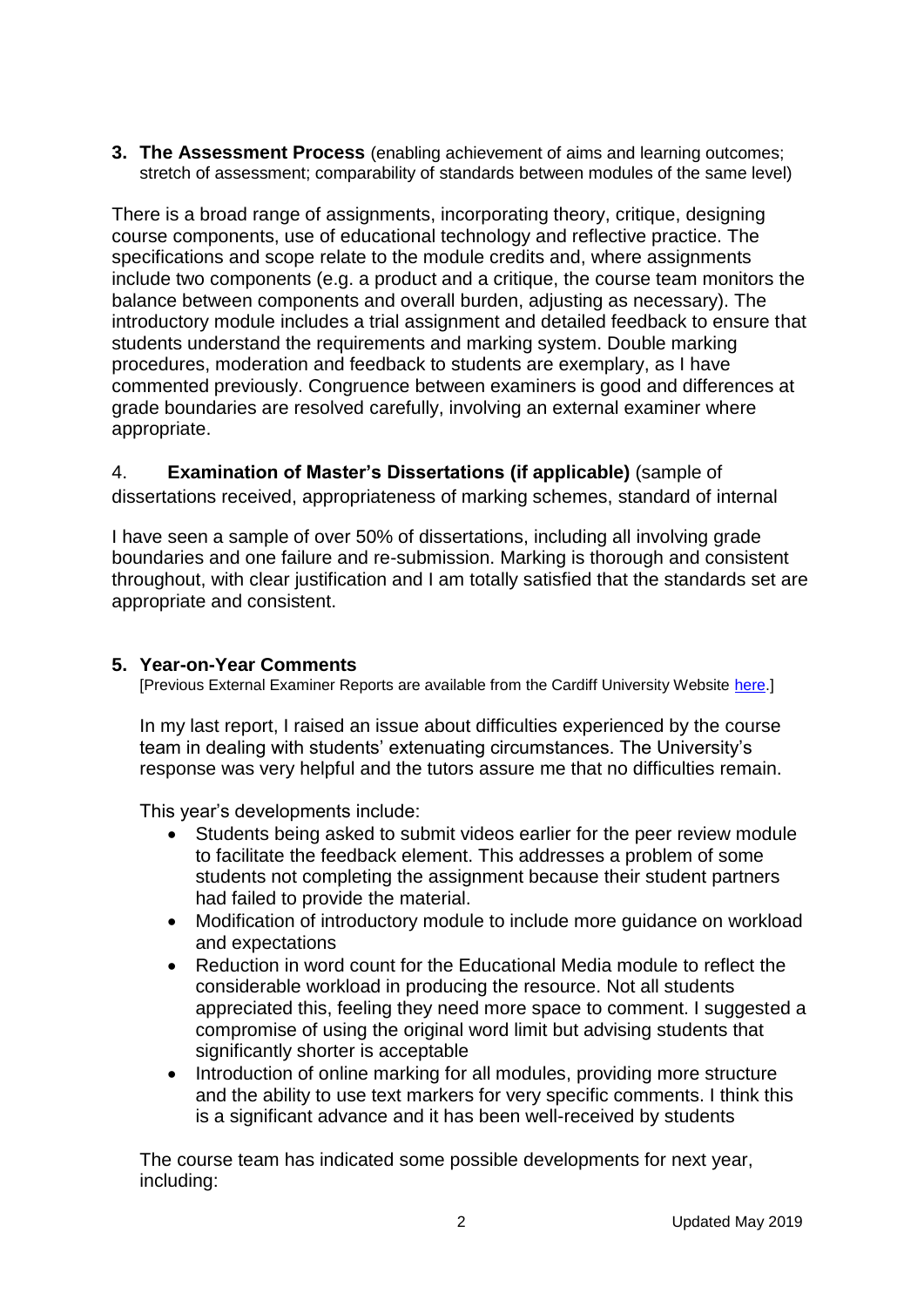- Intention to increase webinars and podcasts, since these are popular
- Possibility of dividing module marks between the assignment and a measure of participation in the course and to increase tasks and activities to encourage engagement. Some students have commented on poor participation by their peers in discussion groups, reducing the benefit to others, and this development addresses the problem.
- Re-development of the Contemporary Issues module. At present, this assignment includes topics that relate to personal development and reflection, so the intention is to re-focus on the module title.
- **6. Preparation for the role of External Examiner (for new External Examiners only)** (appropriateness of briefing provided by the programme team and supporting information, visits to School, ability to meet with students, arrangements for accessing work to review)
- **7. Noteworthy Practice and Enhancement** (good and innovative practice in learning, teaching and assessment; opportunities for enhancement of learning opportunities)

As evidenced by the comments above, the course team is constantly evaluating, discussing and developing this course, giving it a very dynamic feel. Student feedback is sought and used constructively and tutors report back to students on actions taken. This year's development of online assessment is a great advance and markers use this to provide highly focused feedback. I am impressed particularly by the Educational Media assignment, in which students have to master a fairly complex tool and produce an educational resource with it. This stretches and inspires students and can give them confidence to innovate.

**8. Appointment Overview (for retiring External Examiners only)** (significant changes in standards, programme/discipline developments, implementation of recommendations, further areas of work)

I am grateful to the course team and to the University for giving me the opportunity to participate in this excellent course and for supporting me so well in this role. The entire team has always been open, constructive and receptive to questions, ideas and suggestions. I have been sent representative samples of assignments and dissertations, together with marking and feedback. Prior to each examination board I have attended, all the assignments and course documentation have been laid out and I have had adequate time to review these and ask questions.

As I have noted in my reports, each year has seen developments to the course and its management, both in response to student feedback and through a rigorous process of review, discussion and innovation. I have made a few suggestions but I think my role has mainly been to encourage and support the team in implementing its own ideas. Development plans for next year follow this trend.

This is a flagship course in medical education and I am sure it will continue to play a major part in developing clinical teachers and educational leaders in the UK and internationally, whilst setting a standard for others to emulate.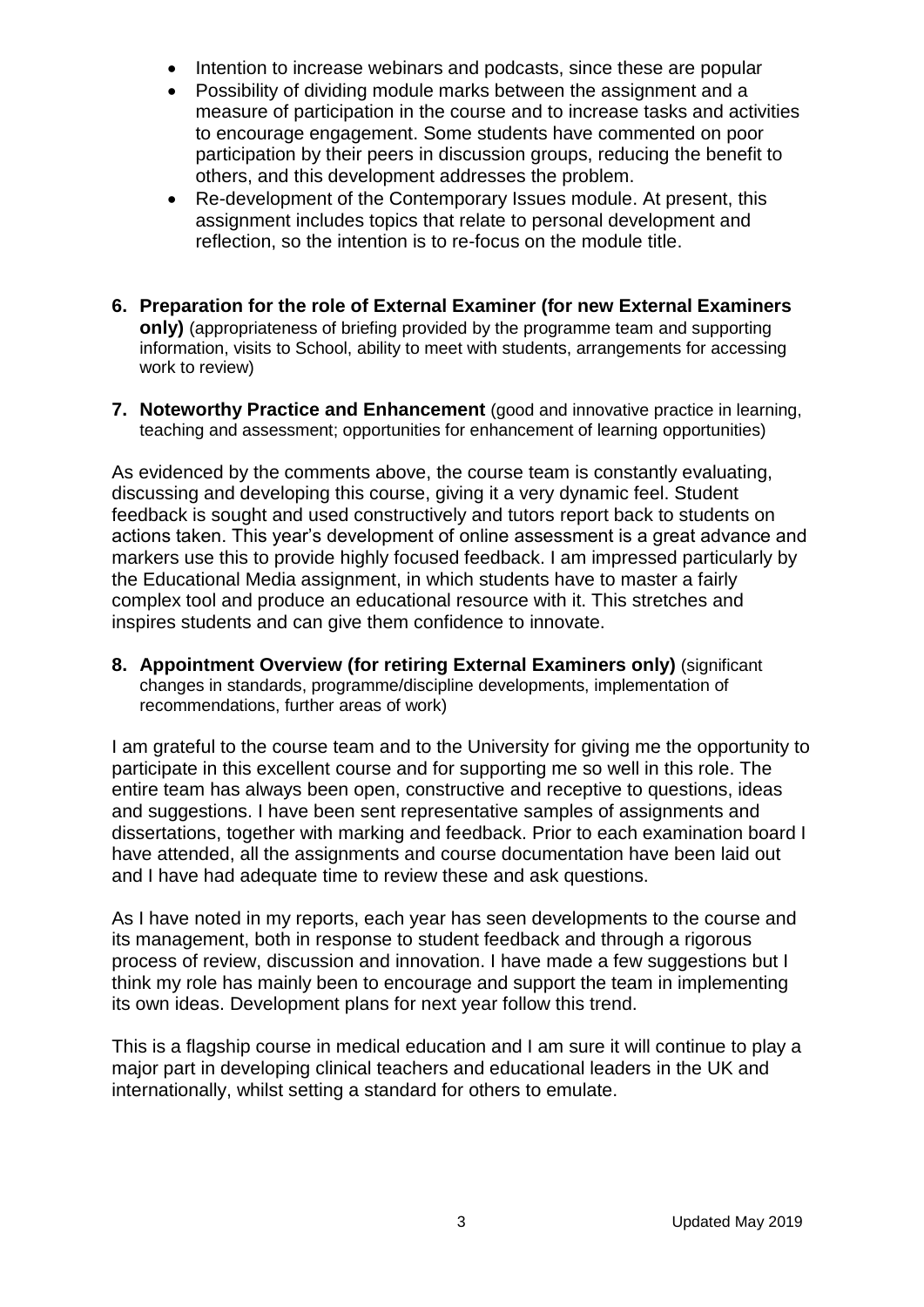## **9. Annual Report Checklist**

Please include appropriate comments within Sections 1-7 above for any answer of 'No'.

|                                                        |                                                                                                                                                             | <b>Yes</b><br>(Y) | <b>No</b><br>(N) | N/A<br>(N/A) |
|--------------------------------------------------------|-------------------------------------------------------------------------------------------------------------------------------------------------------------|-------------------|------------------|--------------|
| <b>Programme/Course information</b>                    |                                                                                                                                                             |                   |                  |              |
| 9.1                                                    | Did you receive sufficient information about the Programme and<br>its contents, learning outcomes and assessments?                                          | Y                 |                  |              |
| 9.2                                                    | Were you asked to comment on any changes to the assessment<br>of the Programme?                                                                             | Y                 |                  |              |
| <b>Commenting on draft examination question papers</b> |                                                                                                                                                             |                   |                  |              |
| 9.3                                                    | Were you asked to approve all examination papers contributing<br>to the final award?                                                                        |                   |                  | N/A          |
| 9.4                                                    | Were the nature, spread and level of the questions appropriate?                                                                                             |                   |                  | N/A          |
| 9.5                                                    | Were suitable arrangements made to consider your comments?                                                                                                  |                   |                  | N/A          |
| <b>Examination scripts</b>                             |                                                                                                                                                             |                   |                  |              |
| 9.6                                                    | Did you receive a sufficient number of scripts to be able to assess<br>whether the internal marking and classifications were appropriate<br>and consistent? |                   |                  | N/A          |
| 9.7                                                    | Was the general standard and consistency of marking<br>appropriate?                                                                                         |                   |                  | N/A          |
| 9.8                                                    | Were the scripts marked in such a way as to enable you to see<br>the reasons for the award of given marks?                                                  |                   |                  | N/A          |
| 9.9                                                    | Were you satisfied with the standard and consistency of marking<br>applied by the internal examiners?                                                       |                   |                  | N/A          |
| 9.10                                                   | In your judgement, did you have the opportunity to examine a<br>sufficient cross-section of candidates' work contributing to the<br>final assessment?       |                   |                  | N/A          |
| <b>Coursework and practical assessments</b>            |                                                                                                                                                             |                   |                  |              |
| 9.11                                                   | Was the choice of subjects for coursework and / or practical<br>assessments appropriate?                                                                    | Y                 |                  |              |
| 9.12                                                   | Were you afforded access to an appropriate sample of<br>coursework and / or practical assessments?                                                          | Y                 |                  |              |
| 9.13                                                   | Was the method and general standard of assessment<br>appropriate?                                                                                           | Y                 |                  |              |
| 9.14                                                   | Is sufficient feedback provided to students on their assessed<br>work?                                                                                      | Y                 |                  |              |
| <b>Clinical examinations (if applicable)</b>           |                                                                                                                                                             |                   |                  |              |
| 9.15                                                   | Were satisfactory arrangements made for the conduct of clinical<br>assessments?                                                                             |                   |                  | N/A          |
| <b>Sampling of work</b>                                |                                                                                                                                                             |                   |                  |              |
| 9.16                                                   | Were you afforded sufficient time to consider samples of<br>assessed work?                                                                                  | Y                 |                  |              |